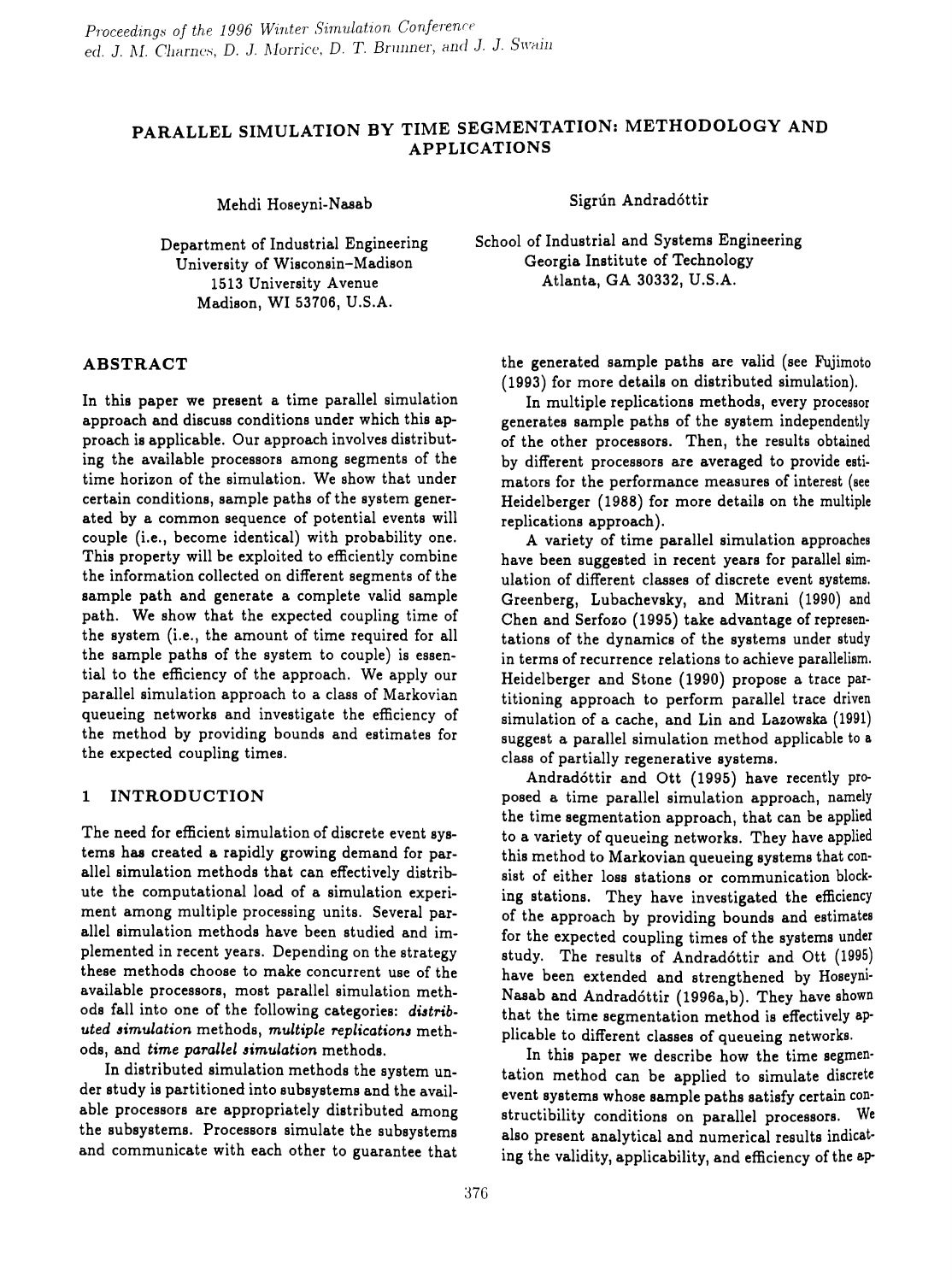proach in the context of parallel simulation of a family of Markovian queueing networks containing loss and communication blocking stations.

The outline of the paper is as follows: In Section 2 we present the time segmentation parallel simulation method. In Section 3 we show that the time segmentation method is applicable to a class of Markovian queueing networks and investigate the efficiency of the approach by providing bounds for the expected coupling times. In Section 4 we further study the efficiency of the approach by estimating the expected coupling times for a number of queueing systems and providing numerical results directed towards understanding the dependence of the expected coupling times on the parameters of the system. We conclude the paper by a few remarks in Section 5.

## 2 THE PARALLEL SIMULATION APPROACH

In this section we describe the time segmentation method for parallel simulation of discrete event systems and discuss conditions under which this approach is applicable.

Suppose  $S$  is a discrete event system and suppose that we would like to generate long sample paths of a simulation model of *S.* Let *N(t)* be a function of time *t* that uniquely determines the state of the system at time *t.* Now suppose we would like to use *P* processors concurrently to generate a sample path of *S.* Let *T* be the length of the required sample path, partition the interval [0, *T]* into P subintervals  $[t_0, t_1), [t_1, t_2), ..., [t_{P-1}, t_P],$  and assign one processor to each subinterval. Furthermore, suppose it is possible to generate valid sample paths of the system in parallel using a common sequence of potential events (i.e., given a sequence of events, a scheduled event in the sequence will be executed in a sample path if the event is feasible for the sample path). We start the simulation of the sample path on the first subinterval from the true initial state of the sample path. In other subintervals, the corresponding processors start simulating two sample paths, sample paths  $l$  and  $u$  (call them the bounding sample paths), using a common sequence of potential events. Let  $N_l(t)$  and  $N_u(t)$  denote the state of the system at time  $t$  in sample paths  $l$  and  $u$ , respectively. Suppose sample paths  $l$  and  $u$ can be chosen and the simulation can be conducted in such ways that by the time sample paths  $l$  and  $u$  couple (i.e., the first time  $T_c$  when  $N_l(T_c) = N_u(T_c)$ ), any other sample path that has been constructed with the same sequence of potential events as  $l$  and  $u$  will have coupled with sample paths  $l$  and  $u$ . Finally, suppose that if two sample paths that have been constructed with the same sequence of potential events couple, then they will stay coupled for the remainder of the simulation period. For  $i = 2, ..., P$ , if there exists  $T_c^i$ such that  $T_c^i = \inf \{ t \in [t_{i-1}, t_i) : N_l(t) = N_u(t) \}$  ( $T_c^i$ ) is the coupling time of sample paths  $l$  and  $u$  on the interval  $[t_{i-1}, t_i)$ , then the above assumptions clearly imply that  $N_l(t) = N(t) = N_u(t)$ , for all  $t \in [T_c^i, t_i]$ . Therefore the information collected from either one of the bounding sample paths on the interval  $[T_c^i, t_i]$  is valid data for the true sample path as well. Also, note that if sample paths *l* and *u* in the interval  $[t_{i-2}, t_{i-1})$ are coupled prior to the end of the subinterval, then the real initial state of the sample path on the interval  $[t_{i-1}, t_i)$  is the same as the terminal state of the coupled sample paths on the interval  $[t_{i-2}, t_{i-1})$ . Therefore, we can redo the simulation of the sample path on the interval  $[t_{i-1}, T_c^i)$  with the true initial state (using the same sequence of potential events as the bounding sample paths of the interval) and collect the required data. If sample paths  $l$  and  $u$  in interval  $[t_{i-2}, t_{i-1})$  are not coupled prior to time  $t_{i-1}$ , then we repeat what we did to sample paths *land* u by initiating two sample paths in the interval  $[t_{i-1}, t_i)$ starting at the initial states  $N_l(t_{i-1})$  and  $N_u(t_{i-1})$ , which are the terminal states of sample paths  $l$  and u on the interval  $[t_{i-2}, t_{i-1})$ , respectively. By going through the above process (possibly repeatedly) and putting together the data collected on all the subintervals, we will finally generate a complete observation of the true sample path on the interval  $[0, T]$ . Note that the simulation is conducted in such a way that the sequence of potential events used for generating a complete observation of a true sample path is the same as the sequence obtained by putting together the sequences of potential events on the consecutive subintervals of the simulation.

As we mentioned before, the magnitudes of the coupling times are essential to the efficiency of the method. Note that if the bounding sample paths of a subinterval couple, then the part of the sample path generated after the coupling time on that subinterval is absolutely valid. Therefore, in general, the shorter the coupling times of the bounding paths the more efficiently we can construct the true sample path. In the best case scenario (i.e., when the bounding sample paths of all subintervals couple on the first run of the simulation), the total simulation time will be of order  $\frac{2T}{P}$  or less. In the worst case scenario (i.e., when no bounding sample paths ever couple), the total simulation time will be of order  $T$ ; that is the same order of magnitude as the simulation time of a single processor simulation of the system.

In the next section we will show that the time segmentation approach is applicable to a large class of queueing networks and investigate the efficiency of the method when applied to these systems.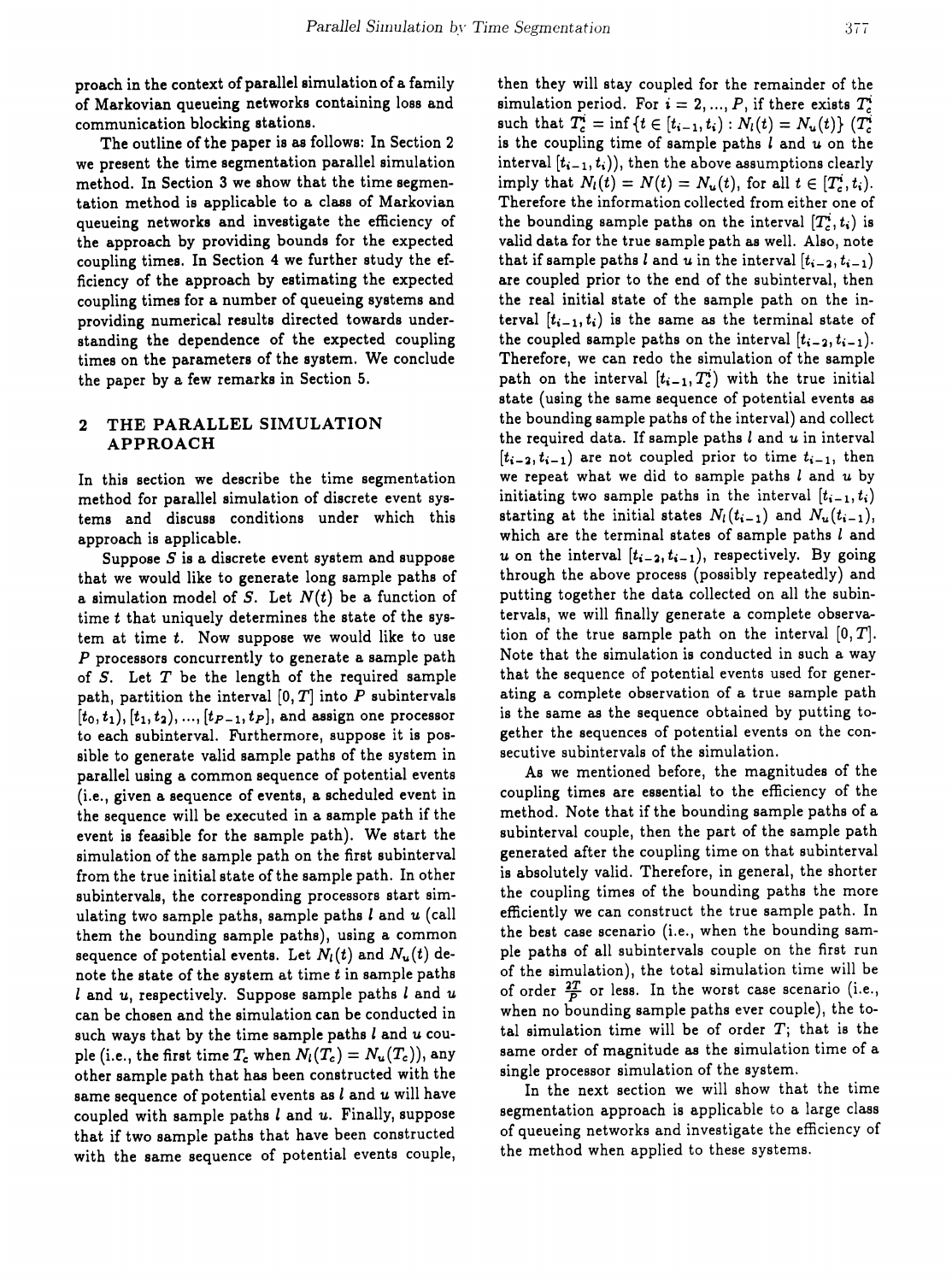# 3 APPLICABILITY AND EFFICIENCY OF THE APPROACH

The parallel simulation approach described in Section 2 is applicable to a variety of discrete event systems. In this section we show that the time segmentation approach can be applied to simulate a family of queueing networks with loss and communication blocking stations. We will also investigate the efficiency of the approach by studying the magnitude of the expected coupling times of the systems under study. Before stating our results we need to define the system under study and introduce some notation.

Suppose S is a network of *n* queueing stations. For  $i = 1, ..., n$ , let  $s_i$  and  $B_i$  denote the number of servers and the buffer capacity at station *i,* respectively, and let  $C_i = B_i + s_i$ . Suppose the service times at all servers of station *i* are independent and exponentially distributed with rate  $\mu_i$ ,  $i = 1, ..., n$ , and let jobs arrive from the outside to stations 1, ... , *n* according to independent Poisson processes with rates  $\lambda_1, ..., \lambda_n$ , respectively. For  $i = 1, ..., n$ , suppose  $p_{ij}$ is the probability that a job will attempt to join the queue at station  $j$ , immediately after a service completion at station  $i, j = 1, ..., n$ , and let  $p_{i, n+1}$  denote the probability that ajob will depart from the system upon a service completion at station i. Furthermore, suppose every station  $i \in \{1, ..., n\}$  operates under one of the following two mechanisms:

- 1. Station  $i$  is a loss station if arriving jobs (from other stations in the system or from the outside) that find a full buffer at station  $i$  leave the system immediately.
- 2. Station i is a *communication blocking* station if arriving jobs from the outside that find a full buffer at station *i* leave the system immediately, and arriving jobs from other stations in the system that find a full buffer at station  $i$ get rerouted (independently of the past), after undergoing another service completion in the station of their most recent service completion.

The definition of communication blocking given above is different from the standard definition used in the literature. In the standard communication blocking mechanism, jobs will not start receiving service at a station unless there is room for them in the station that they are visiting next. However, it is not clear how the standard communication blocking mechanism works when we have queueing stations with multiple servers, multiple sources of arrivals, or multiple destinations for the departing customers. When the service times are exponentially distributed, the two definitions of communication blocking are equivalent

if every station has only one server, one source of arrivals, and one destination for the departing customers.

For all  $t > 0$ , let  $N(t) = (N_1(t), ..., N_n(t))$ , where N,*(t)* is the number of customers at station *i* at time  $t, i = 1, ..., n$ . It is clear that  $\{N(t)\}\$ is a continuoustime Markov chain. Our goal is to show that the time segmentation approach can be used to simulate long sample paths of the Markov chain  $\{N(t)\}\$  efficiently.

For  $i = 1, ..., n$ , let  $T_i^a$ ,  $T_i^r$  and *T* denote the time of the next arrival at station *i,* the time of the next potential service completion at station  $i$ , and the elapsed simulation time. Suppose we can generate four independent sequences  $\{U_i^a(k)\}, \{U_i^a(k)\}, \{U_i^d(k)\}, \text{and}$ *{U[(k)}* of independent *U[O,* 1] distributed random variables, for  $i = 1, ..., n$ . These sequences will be used to generate the sequence of interarrival times at station i, the sequence of potential service completion times at station *i,* the sequence of numerical marks that will be used to determine whether a potential service completion is an actual service completion at station *i,* and the sequence of destinations of the jobs that are departing station  $i$ , respectively. Finally, for  $i = 1, ..., n$ , let  $n_i^a$ ,  $n_i^b$ ,  $n_i^d$ , and  $n_i^r$  be the number of uniform random numbers from the sequences  $\{U_i^a(k)\},\ \{U_i^a(k)\},\ \{U_i^a(k)\},\$  and  $\{U_i^r(k)\}$  that have been used to generate observations of the corresponding random variables, respectively.

We are now ready to state our algorithm. The empty sum in the following algorithm is defined to be zero. Algorithm 3.1 is a combination of Algorithms 2.1 and 3.1 in Andrad6ttir and Ott (1995).

#### Algorithm 3.1

- Step 0: *Initialization.*
	- $For \, m = 1, ..., M$ , select *initial* states  $N_i^m$  such *that*  $0 \leq N_i^m \leq C_i$ ,  $i = 1, ..., n$ . For  $i =$  $1,...,n$ , generate  $\overline{U_i^a(1)}$  and  $\overline{U_i^s(1)}$ , and let  $T_i^s =$  $\frac{1}{2} \frac{\log(U_s^*(1))}{U_s^*}$  and  $T_s^* = -\frac{\log(U_s^*(1))}{U_s^*}$ . Let  $T = 0$ ,  $\frac{1}{n_i^a} = \frac{1}{n_i^b}$  and  $T_i^a = \frac{1}{n_i^a} = \frac{1}{n_i^b}$ . Let  $I = 0$ ,  $n_i^a = 1$ ,  $n_i^a = 1$ ,  $n_i^a = 0$  and  $n_i^r = 0$ ,  $i = 1, ..., n$ . *Go to Step* 1.
- Step 1: *Identifying the nezt event.*

Let  $T^* = \min_{i=1,...,n} \{T_i^a, T_i^b\}.$  If  $T^* = T_i^a$ , *where*  $i \in \{1, ..., n\}$ , then let  $e^* = i$  and go *to* Step 2. Otherwise, if  $T^* = T_i^s$ , where  $i \in$  $\{1, ..., n\}$ , then let  $e^* = i$  and if station i is a *loss or communication blocking station, go to Step* 3 *or* 4, *respectively.*

#### Step 2: Arrival at *station*  $e^*$ .

*Let*  $T = T^*$ . For  $m = 1, ..., M$ , if  $N_{e^*}^m < C_{e^*}$ , *then let*  $N_{e^*}^m = N_{e^*}^m + 1$ . *Let*  $n_{e^*}^a = n_{e^*}^a + 1$  *and*  $T_{e^*}^a = T^* - \frac{\log(U_{e^*}^a(n_{e^*}^a))}{\lambda_e}$ . *Go to Step 1.*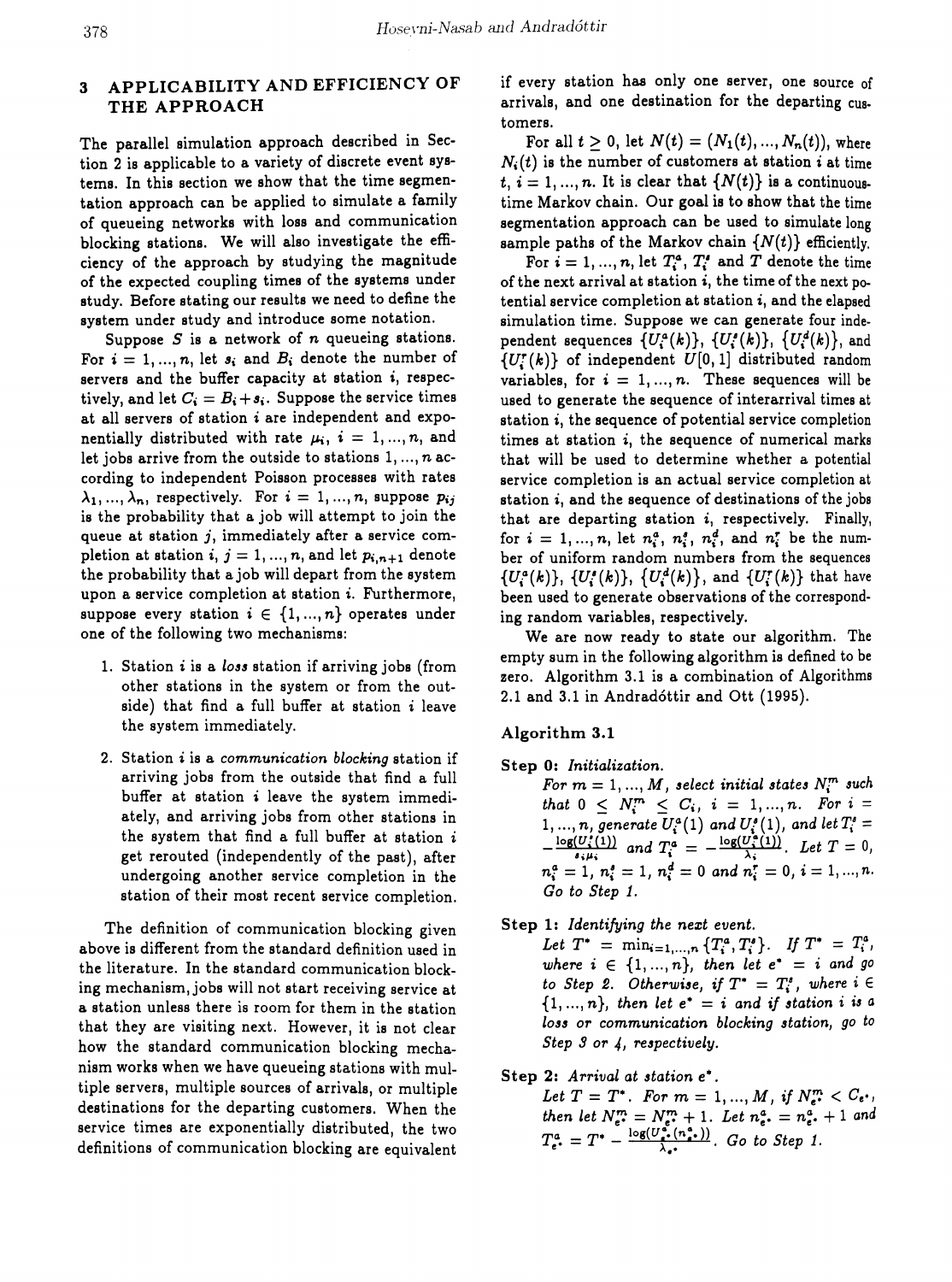- Step 3: Departure from a loss station e\*.
	- Let  $T = T^*$  and  $n_{e^*}^d = n_{e^*}^d + 1$ . If  $U_{e^*}^d(n_{e^*}^d)$  <  $\max_{m=1,...,M} \{N_{e^*}^m\} / s_{e^*}$ , then let  $n_{e^*}^r = n_{e^*}^r + 1$ and let  $j \in \{1, ..., n+1\}$  be such that  $\sum_{k=1}^{j-1} p_{e^*,k}$  $\langle U_{e^*}^r(n_{e^*}^r) \leq \sum_{k=1}^j p_{e^*,k} (if U_{e^*}^r(n_{e^*}^r) = 0, then$ let  $j = 1$ ). Otherwise, let  $j = 0$ .
		- Departure from the system. If  $j = n + 1$ , then for  $m = 1, ..., M$ , if  $U_{e^*}^d(n_{e^*}^d) \leq N_{e^*}^d/s_{e^*}$ , then let  $N_{e^*}^m = N_{e^*}^m$  -
		- Departure at  $e^*$  and arrival at j. If  $1 \leq j \leq n$ , then for  $m = 1, ..., M$ , if  $U_{e^*}^d(n_{e^*}^d) \subseteq N_{e^*}^m/s_{e^*}$ , then let  $N_{e^*}^m = N_{e^*}^m -$ <br>1. If also  $N_j^m < C_j$ , then let  $N_j^m = N_j^m +$

Let  $n_{e^*}^s = n_{e^*}^s + 1$  and  $T_{e^*}^s = T^* - \frac{\log(U_{e^*}^t(n_{e^*}^t))}{\log(U_{e^*}^t(n_{e^*}^s))}$ .<br>Go to Step 1.

Step 4: Departure from a communication blocking station e\*.

Same as Step 3, except for the following:

• Departure at  $e^*$  and arrival at j. If  $1 \leq j \leq n$ , then for  $m = 1, ..., M$ , if  $\label{eq:u_1} \begin{array}{l} U_{e}^{d},(n_{e^*}^d)\leq N_{e^*}^{m}/s_{e^*} \ \ \textit{and} \ \ N_{j}^{m}< C_j, \ \textit{then} \\ let \ N_{e^*}^{m}=N_{e^*}^{m}-1 \ \ \textit{and} \ \ N_{j}^{m}=N_{j}^{m}+1. \end{array}$ 

Algorithm 3.1 generates multiple sample paths of the Markov chain  $\{N(t)\}\$  simultaneously. To generate the potential service times at station *i* for all the sample paths, we generate exponentially distributed service times with rate  $s_i\mu_i$ . Since the number of busy servers at station *i* may be less than  $s_i$ , we determine whether a potential service completion is an actual service completion depending on the number of busy servers in station *i* of each sample path through thinning by rejection. Our approach is related to the methods proposed by Cassandras and Strickland (1989) and Vakili (1991) for using a common sequence of potential events in parallel simulation of multiple discrete event systems.

Suppose we are generating two sample paths of the system, sample paths  $A$  and  $B$ , using Algorithm 3.1. Let  $N_i^A(t)$  and  $N_i^B(t)$  denote the number of jobs at station  $i$  at time  $t$  in sample paths  $A$  and B, respectively, for  $i = 1, ..., n$ . Let  $T_c^{A,B}$  be the coupling time of sample paths A and B, that is  $T_c^{A,B}$  = inf  $\{t \ge 0 : N_i^A(t) = N_i^B(t), i = 1, ..., n\}$ . Let sample path 1 be the sample path that initiates at the state where all servers are idle and sample path 2 be the sample path that initiates at the state where all buffers are full. Finally, let  $T_c^{1,2}$  denote the coupling time of sample paths 1 and 2.

The following two propositions show that sample paths of the queueing system  $S$  generated by Algorithm 3.1 satisfy the conditions that are required for the time segmentation approach to be applicable. The proofs of Propositions 3.1 and 3.2 are given in Hoseyni-Nasab and Andradóttir (1996a).

Proposition 3.1 (Monotonicity Property) Suppose S is a queueing system of loss and communication blocking stations. Let A and B be two sample paths of S generated concurrently by Algorithm 3.1 and suppose  $N_i^A(0) \le N_i^B(0)$ , for  $i = 1, ..., n$ . Then  $N_i^A(t) \le N_i^B(t)$  for  $i = 1, ..., n$  and all  $t > 0$ .

Proposition 3.2 In S, if  $\{N(t)\}\$ is an irreducible Markov chain, then  $E\left\{T_c^{1,2}\right\} < \infty$ . Also, for any<br>two sample paths A and B we have  $T_c^{A,B} \leq T_c^{1,2}$  (and<br>hence  $E\{T_c^{A,B}\} < \infty$ ).

Proposition 3.1 indicates that sample path B that is initially above sample path  $A$  will never go below sample path A. This clearly implies that once two sample paths couple, they will stay coupled afterwards. Proposition 3.2 indicates that all sample paths generated by Algorithm 3.1 will couple with probability one and no later than the coupling time of sample paths 1 and 2. Moreover, the expected coupling time of all sample paths is finite. Considering the discussion in Section 2, Propositions 3.1 and 3.2 guarantee the validity of the approach. It is clear that sample paths 1 and 2 serve as the bounding paths on every subinterval of the simulation and the simulation of a long sample path of the queueing system  $S$  can be carried out by assigning the available processors to subintervals of the time horizon of the simulation and following the procedure described in Section 2.

As we discussed in Section 2, the magnitude of the expected coupling time of the system is essential to the efficiency of the time segmentation approach. In particular, it is important to understand how the expected coupling time of the system changes with respect to changes in the parameters of the system. The following proposition is one of our results that indicates that, under certain conditions, the expected coupling time of the queueing network  $S$  grows no faster than linearly with respect to the number of stations in the system. The proof of Proposition 3.3 can be found in Hoseyni-Nasab and Andradóttir (1996a).

**Proposition 3.3** For the queueing network  $S$ , suppose  $C_i \leq C < \infty$ , for  $i = 1, ..., n$ . Moreover, suppose that the Markov chain  $\{N(t)\}\;$  is irreducible and that there exists a real number p such that  $0 < p < 1$ , and that for every station i at least one of the following two conditions is satisfied (for all  $n \geq 1$ ):

1. 
$$
\lambda_i \geq p
$$
 and  $\frac{\lambda_i}{\lambda_i + s_i \mu_i + \sum_{j \neq i} p_{ji} s_j \mu_j} \geq p_j$  or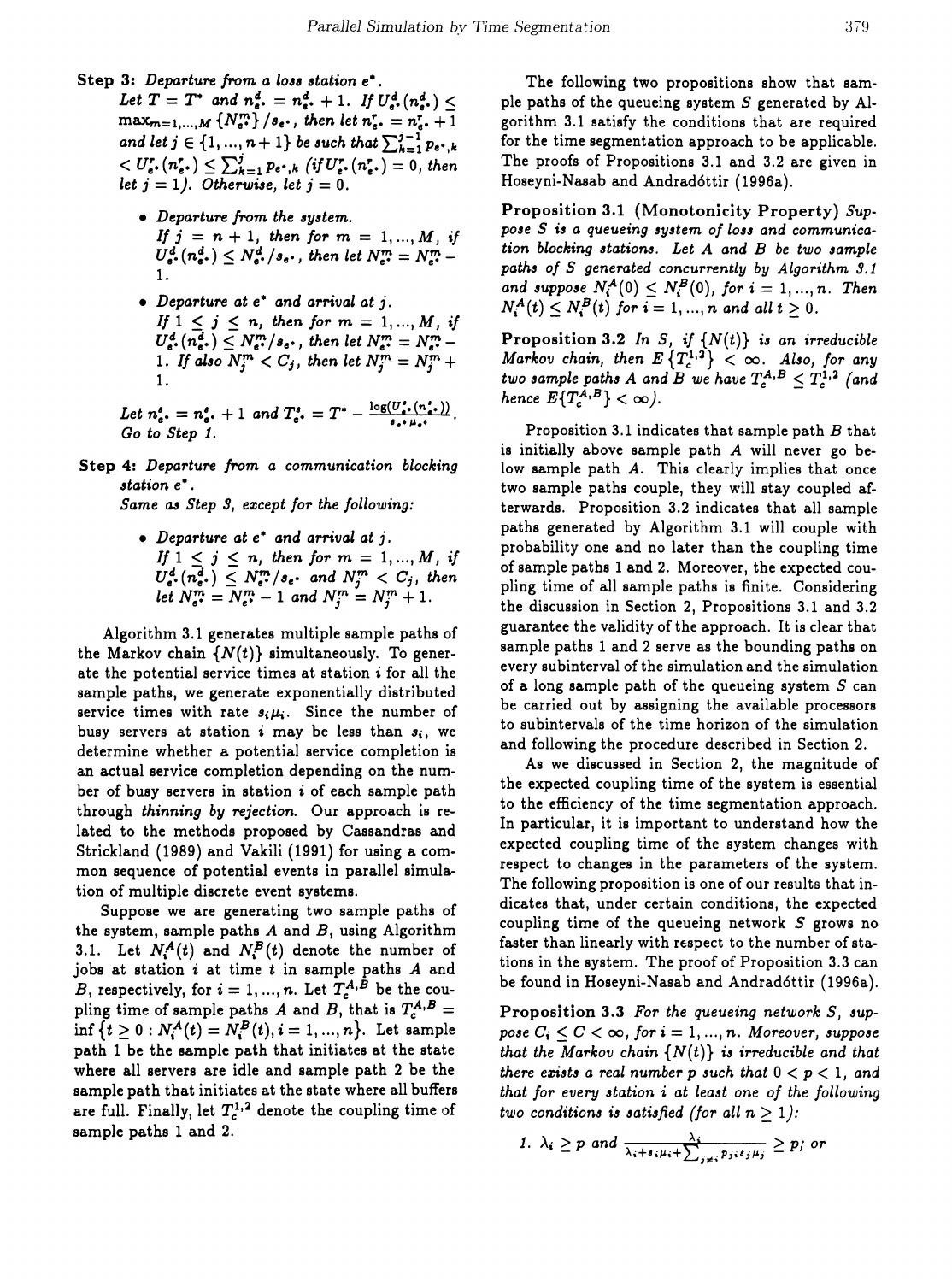2. 
$$
\mu_i \geq p
$$
 and  $\frac{\mu_i p_{i,n+1}}{\lambda_i + s_i \mu_i + \sum_{j \neq i} p_{j,i} s_j \mu_j} \geq p$ .

*Let Tc denote the coupling time of \$ample path\$* 1 *and* ~. *Then*

 $E\left\{T_c\right\} < nM$ ,

where  $M$  is a quantity depending on  $C$  and  $p$ .

In addition to the dependence of the expected coupling times on the number of stations in the system, we have studied the dependence of the expected coupling times on the buffer sizes, traffic rates, routing probabilities, and the types of the stations (loss vs. communication blocking) in the system. Our results indicate that the time segmentation approach can be efficiently used to simulate a large variety of queueing systems. More details on this issue can be found in Andradóttir and Ott (1995) and Hoseyni-Nasab and Andrad6ttir (1996a,b).

#### 4 NUMERICAL RESULTS

In this section we present our numerical results aiming at better understanding the dependence of the expected coupling times of queueing networks on the parameters of the systems under study.

Our first set of numerical results has been obtained by simulating a network of *n* tandem communication blocking queueing stations with  $s_i = 1$ ,  $B_i = 10, \mu_i = 1, \text{ for } i = 1, ..., n, \lambda_1 = 1, \lambda_i = 0, \text{ for }$  $i = 2, ..., n, p_{n,n+1} = 1, p_{i,n+1} = 0$ , for  $i = 1, ..., n-1$ , and  $n \in \{1, 2, 5, 10, 20, 100\}$ . Note that for  $n > 2$ this queueing system does not satisfy the conditions of Proposition 3.3. All clock times are independent and exponentially distributed. In each simulation two bounding sample paths are generated using Algorithm 3.1, one starting with all servers idle and one starting with all buffers full. The confidence intervals for the expected coupiing times are obtained by generating 100 independent replications of the two sample paths. The results of our experiments are presented in Table 4.1.

The results in Table 4.1 suggest that for this class of queueing networks, the expected coupling times do not grow linearly with respect to the number of stations in the system. The growth rate of the expected coupling times appears to be beyond linear but no more than quadratic. This indicates that the conditions of Proposition 3.3 are at least to some extent necessary. To further investigate this issue we conducted simulations of two different variations of the queueing system of our first set of simulations. We slightly modified the parameters of the system in such a way that the modified systems satisfy the conditions of Proposition 3.3. Tables 4.2 and 4.3 show the re.. sults of simulations of two sets of queueing networks

Table 1: Dependence of the Expected Coupling Times of Tandem Networks of Communication Blocking Stations on the Number of Queueing Stations in the System when  $\lambda_1 = 1, \lambda_i = 0$ , for  $i > 1$ ,  $p_{n,n+1} = 1$ , and  $p_{i,n+1} = 0$ , for  $i < n$ 

| Number of   | <b>Coupling Times</b>      |
|-------------|----------------------------|
| Stations, n | (95% Confidence Interval)  |
|             | $34.91 (\pm 2.92)$         |
|             | 66.09 $(\pm 5.60)$         |
| 5           | $174.23 (\pm 12.97)$       |
| 10          | $435.92 \ (\pm \ 26.64)$   |
| 20          | $1,286.84 \ (\pm \ 92.71)$ |
| 100         | $12,061.88 \ (\pm 772.24)$ |

Table 2: Dependence of the Expected Coupling Times of Tandem Networks of Communication Blocking Stations on the Number of Queueing Stations in the System when  $\lambda_1 = 1$ ,  $\lambda_i = 0.1$ , for  $i > 1$ ,  $p_{n,n+1} = 1$ , and  $p_{i,n+1} = 0$ , for  $i < n$ 

| Number of   | <b>Coupling Times</b>     |
|-------------|---------------------------|
| Stations, n | (95% Confidence Interval) |
|             | $34.91 (\pm 2.92)$        |
| 2           | 69.44 $(\pm 5.17)$        |
| 5           | $106.13 \ (\pm 6.40)$     |
| 10          | $132.29 \ (\pm 4.89)$     |
| 20          | $159.18 (\pm 6.20)$       |
| 100         | $181.39 \ (\pm 3.65)$     |

that are different from the previous example in that  $\lambda_i = 0.1$ , for  $i > 1$  (in Table 4.2), and  $p_{i,n+1} = 0.1$ , for  $i < n$  (in Table 4.3), respectively. It is clear that even for large *n* these networks satisfy the conditions of Proposition 3.3. Tables 4.2 and 4.3 indicate that for the modified systems the expected coupling times grow sublinearly with respect to *n.* A thorough study of the conditions that affect the behavior of the expected coupling times is a subject of our current research.

#### 5 CONCLUDING REMARKS

In this paper we presented a method for parallel simulation of discrete event systems, namely the time segmentation method, that is applicable to several classes of queueing networks. We presented our approach in a general setting for discrete event systems whose sample paths satisfy certain constructibility conditions. We showed that the efficiency of the approach is closely related to the expected coupling time